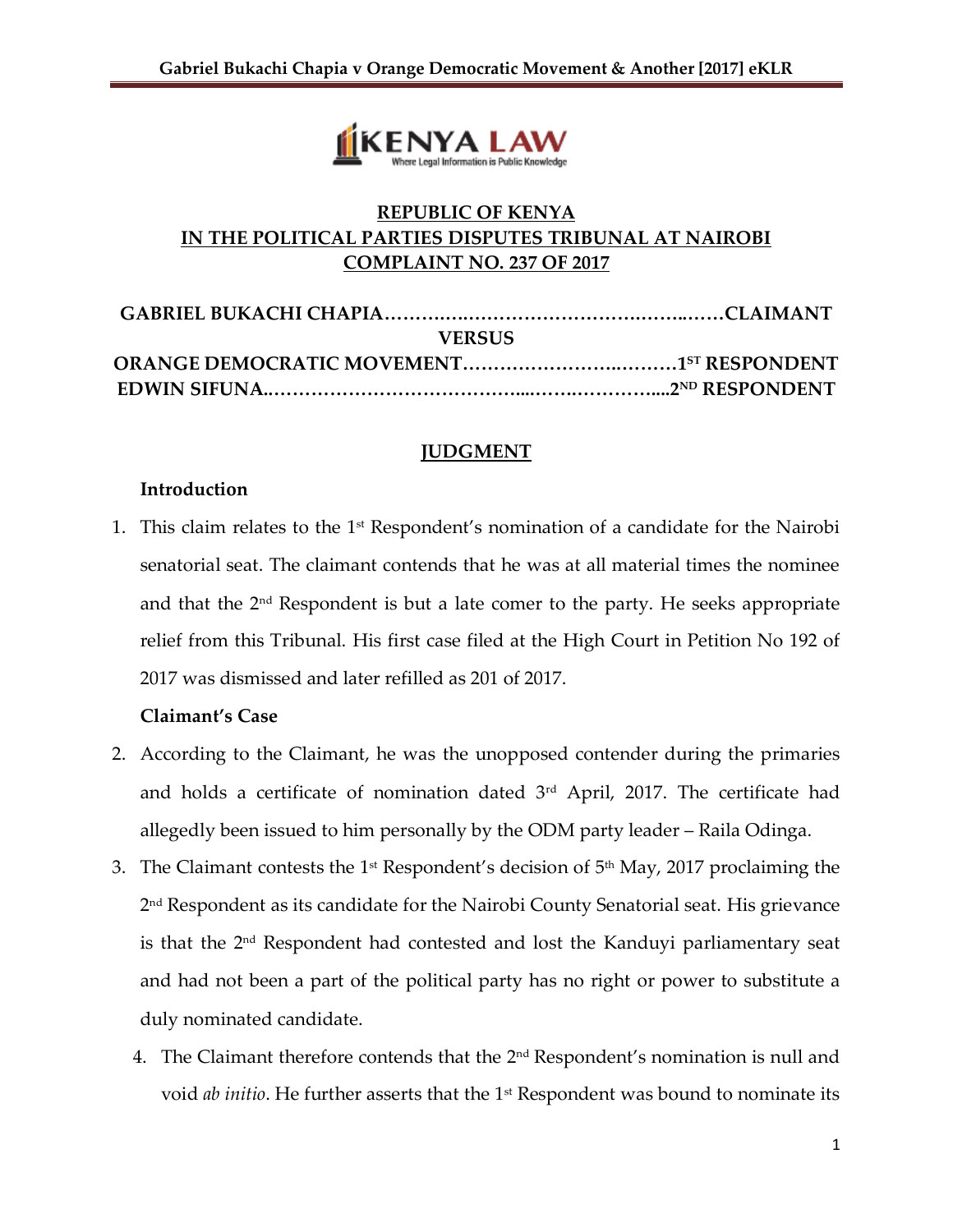candidates through a process and rules that respect fundamental rights and freedoms, observes the rule of law and the code of conduct for political parties.

5. Claimant seeks to distinguish the decision of this Tribunal in Complaint o

#### **1 st Respondent's Case**

- 6. The 1 st Respondent filed an affidavit sworn by Agnes Zani, its Secretary General on 11th May, 2017. Ms Zani testified that the Claimant submitted his application for consideration by the  $1<sup>st</sup>$  Respondent to nominate him as its candidate for the position of Senator, Nairobi County.
- 7. Since there was no candidate at the time, according to Ms Zani, the 1<sup>st</sup> Respondent issued the claimant with a nomination certificate dated 3<sup>rd</sup> April, 2017. However, on 5 th April, 2017 the IEBC issued a directive to the effect that no party primaries could take place until the names of aspirants had been gazetted by the Commission.
- 8. On 7<sup>th</sup> April, 2017, on account of the directive by the IEBC the Central Committee had a meeting in which it made a resolution to reschedule all nominations that had been scheduled and to recall all nomination certificates that had already been issued.
- 9. Further, on 19<sup>th</sup> April, 2017, a review of the Claimant's application demonstrated that he lacked the financial and logistical ability to mount a successful campaign. He had also not surrendered the withdrawn certificate to facilitate his nomination as the party's flag bearer.

#### **2 nd Respondent Case**

- 10. The  $2<sup>nd</sup>$  Respondent filed a notice of preliminary objection on the grounds that the Claimant lacks standing to bring the claim while the Tribunal has no jurisdiction to hear it. He averred that the party has a number of dispute resolution mechanisms which the Claimant had not pursued. A decision was made to interview any other aspirants for the position.
- 11. The  $2<sup>nd</sup>$  Respondent also filed a Replying Affidavit sworn on 12<sup>th</sup> May, 2017. He invoked this Tribunal's decision in *Complaint No 47 of 2017 Hezron J Opiyo Asudi v*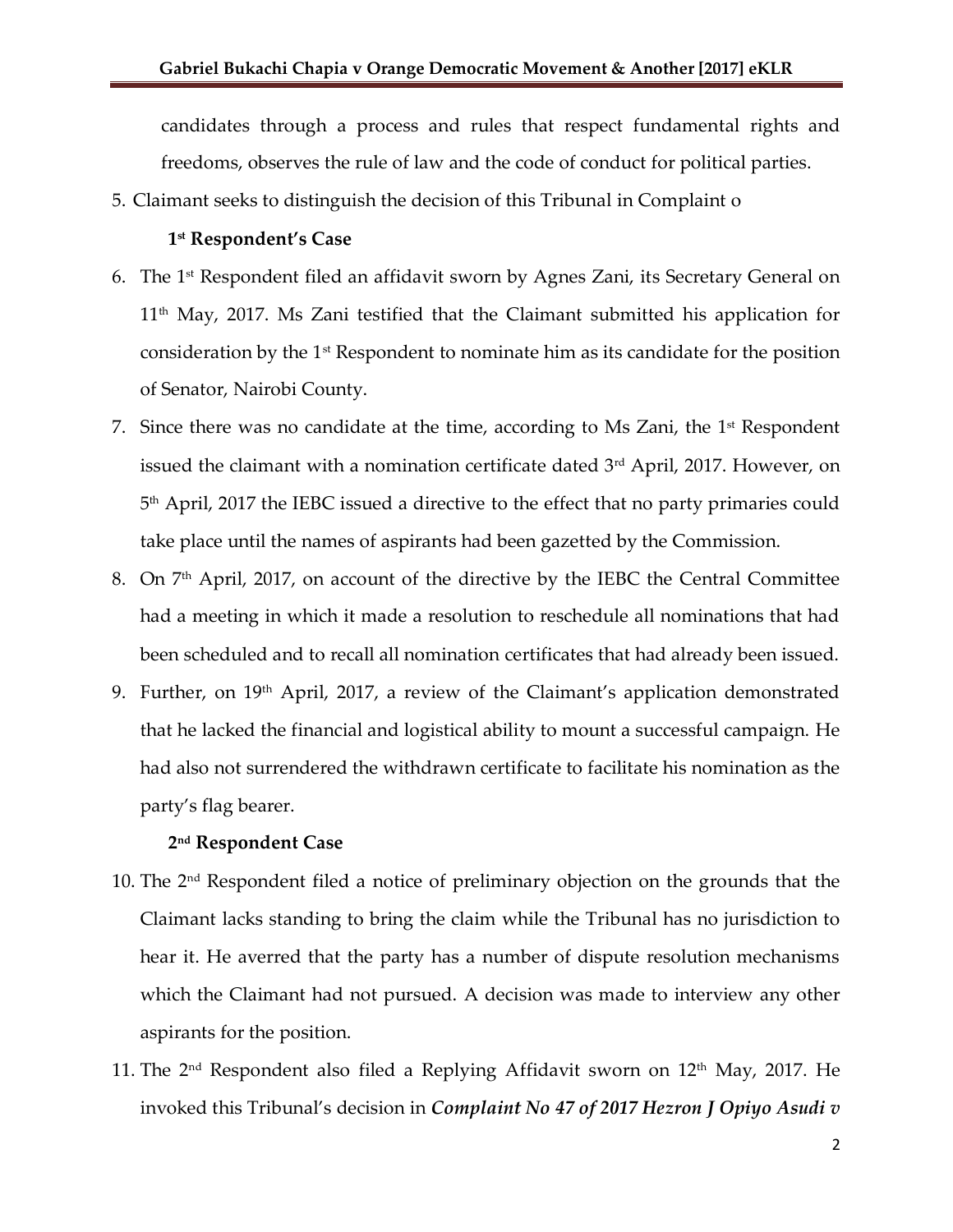*Peter Anyang Nyong'o & others* for the need to promote parties internal democracy and autonomy.

- 12. He further disclosed that the Claimant had concealed the fact that he had earlier moved the High Court for similar reliefs in **Petition Number 192 of 2017**. That Petition was dismissed by Mativo J for failure to move this Tribunal first. We note that the Claimant has admits he has re-filed the dispute as **Petition Number 201 of 2017**.
- 13. The  $2<sup>nd</sup>$  Respondent further avers that through a notice dated  $5<sup>th</sup>$  April, 2017 IEBC directed all political parties to that they could only validly conduct nominations between  $13<sup>th</sup>$  April, 2017 and  $26<sup>th</sup>$  April, 2017. As a result, all nomination certificates already issued including to the Claimant, on 3rd April, 2017, were rendered null and void. In response to the IEBC notice, the 1st Respondent *re-called* all nomination certificates in order to comply with the IEBC directives.
- 14. On 20<sup>th</sup> April, 2017 the 1st Respondent requested the 2<sup>nd</sup> Respondent to be its candidate for the Nairobi Senate seat because it did not have a candidate.
- 15. There was a meeting on  $5<sup>th</sup>$  May, 2017 between the Claimant, the 1<sup>st</sup> Respondent, the ODM party leader and Nairobi's Governor Evans Kidero where the Claimant asserted that he would not contest the Nairobi Senatorial seat. The Claimant however wanted some compensation for his campaigns which request was granted: he would be reimbursed campaign expenses, he would be given a job within the county government at a grade higher than his current position as Ward Administrator and in the event NASA formed the government, he would be given a job within the Executive. There was also a request for the 2nd Respondent to inherit the Claimant's campaign infrastructure.
- 16. The 2nd Respondent relies on an affidavit sworn by Mr. Bernard Shilatukha Khatechi which corroborates the meeting and the negotiations that took place. We also note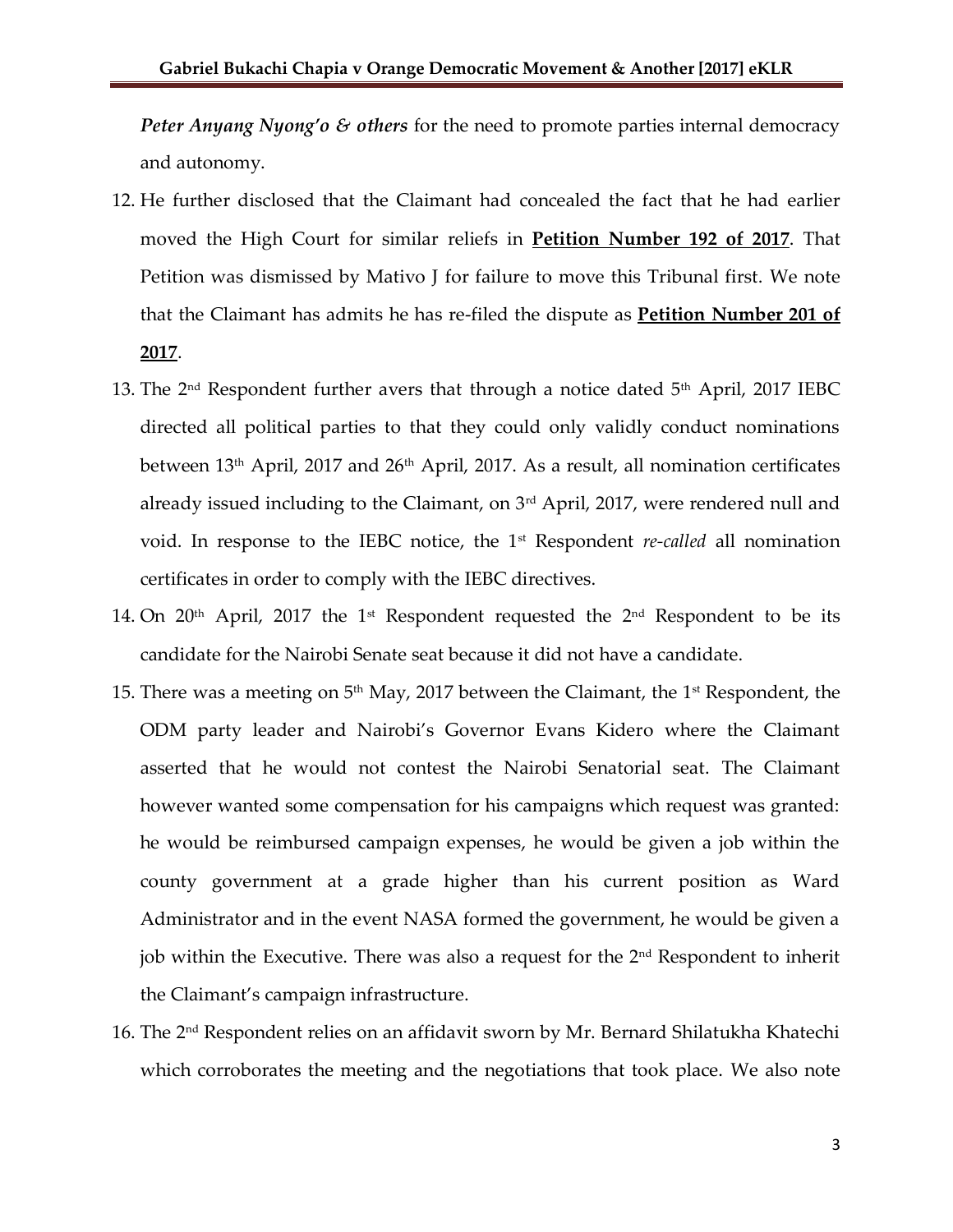that the Claimant admits at paragraph 20 to 21 that such meetings took place, but that his requests were denied.

#### **Analysis**

- 17. As we see it, the only issue for determination in this dispute is whether the  $1<sup>st</sup>$ Respondent could directly nominate the 2nd Respondent as it did in the circumstances of this case.
- 18. We were referred to the definition of party primaries in the Political Parties Act, 2011 which extends to the process political party elects or selects its candidates for a forthcoming general election or for a forthcoming by-election. The 1st Respondent therefore contended that it had selected the 1<sup>st</sup> Respondent as its candidate for the Nairobi Senatorial seat.
- 19. We agree that a party can elect or select its candidates in accordance with its party constitution, but hasten to add that this discretion is not absolute. Indeed, in *Complaint No 48 John Mruttu v Thomas Ludindi Mwadeghu & 2 others at para 33*  we held as follows:

**Be that as it may, the power to grant direct nominations is not in our view an absolute power or a blank cheque to reward party stalwarts and cronies at the expense of ordinary party members. Instead, such a decision must adhere to the rules of natural justice and comply with the Constitution and all relevant statutes including the Political Parties Act and the Fair Administrative Action Act, 2015. The discretion is therefore not a panacea or magic cure for badly conducted party primaries.**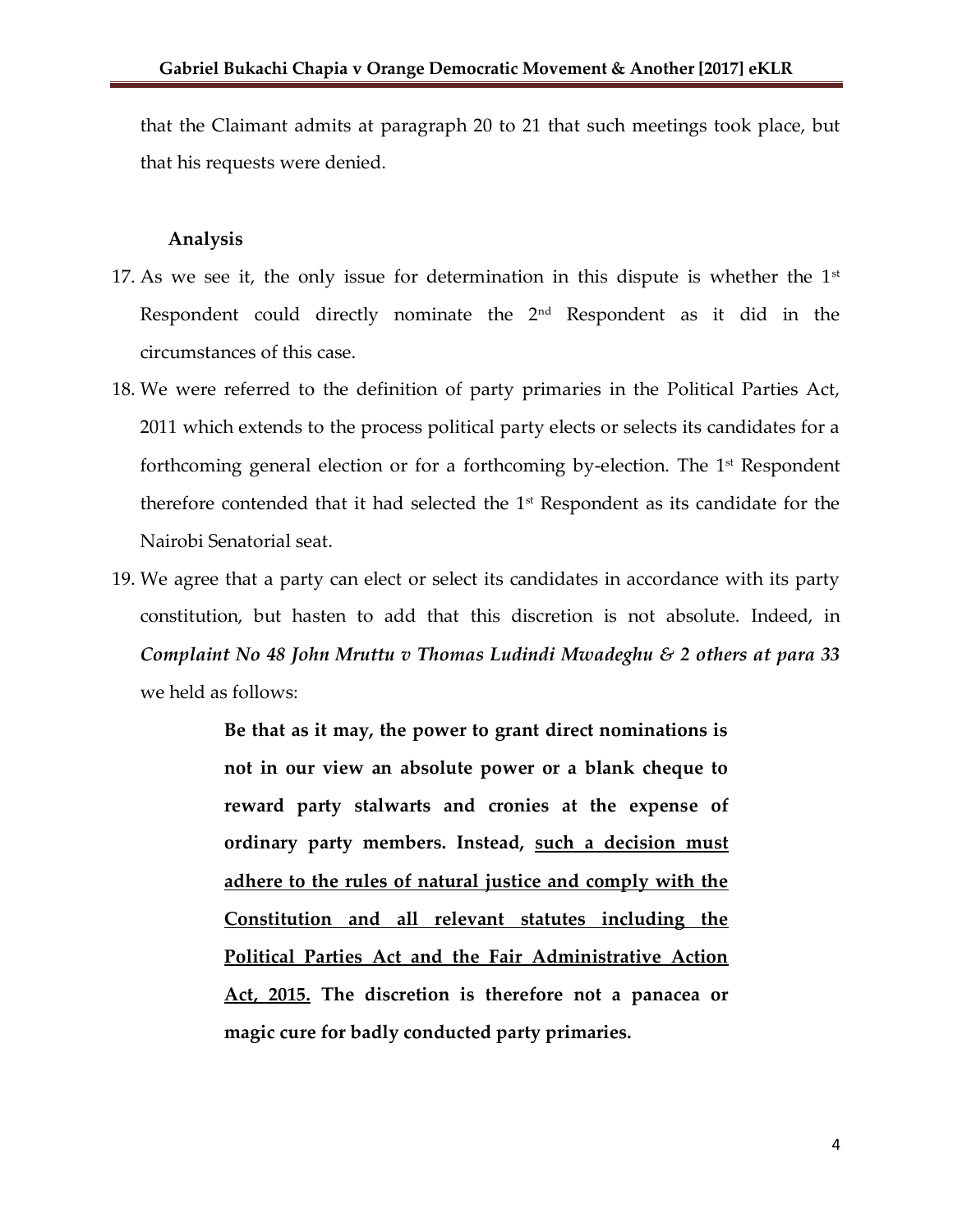20. In *Complaint No 192 of 2017 Charles O Okwemba v United Democratic Party & another* we held that this Tribunal will not, absent justifiable reasons, excuse a direct nomination where two or more candidates have been cleared to contest a party primary. Similarly, in *Complaint No 53 of 2017 Salah Yakub Farah v KANU National Elections Board & 2 others* we held that:

> **In view of the above, we hold that the Claimant having been cleared by the party had a legitimate expectation that the party would conduct primaries where he would get a fair chance to compete. We find that the 3rd Respondent violated the Claimant's legitimate expectation that nominations would conducted when it purported to undertake a direct nomination while there were at least two candidates for the position of Member of National Assembly, Fafi Constituency. Moreover, under Article 47(2) of the Constitution and section 4 of the Fair Administrative Action Act, 2015 the party was expected to inform the Claimant of the party's decision not to conduct any nomination exercise in Fafi Constituency.**

- 21. In the circumstances of this case, however, we are satisfied that the Claimant has been involved in negotiations with the party leader, the  $1<sup>st</sup>$  Respondent and the  $2<sup>nd</sup>$ Respondent to have the  $2<sup>nd</sup>$  Respondent be the party's nominee for the Nairobi Senatorial seat.
- 22. The justification given by the 1<sup>st</sup> Respondent for this is first that the NASA coalition agreement compels it to front a candidate supported by Mr. Wetangula a leader to the 1st Respondent's coalition partner. This Tribunal in *Benard Muia Tom Kiala v Wiper Democratic Movement – Kenya & another* we commented on the value this Tribunal gives to coalition agreements in the following terms: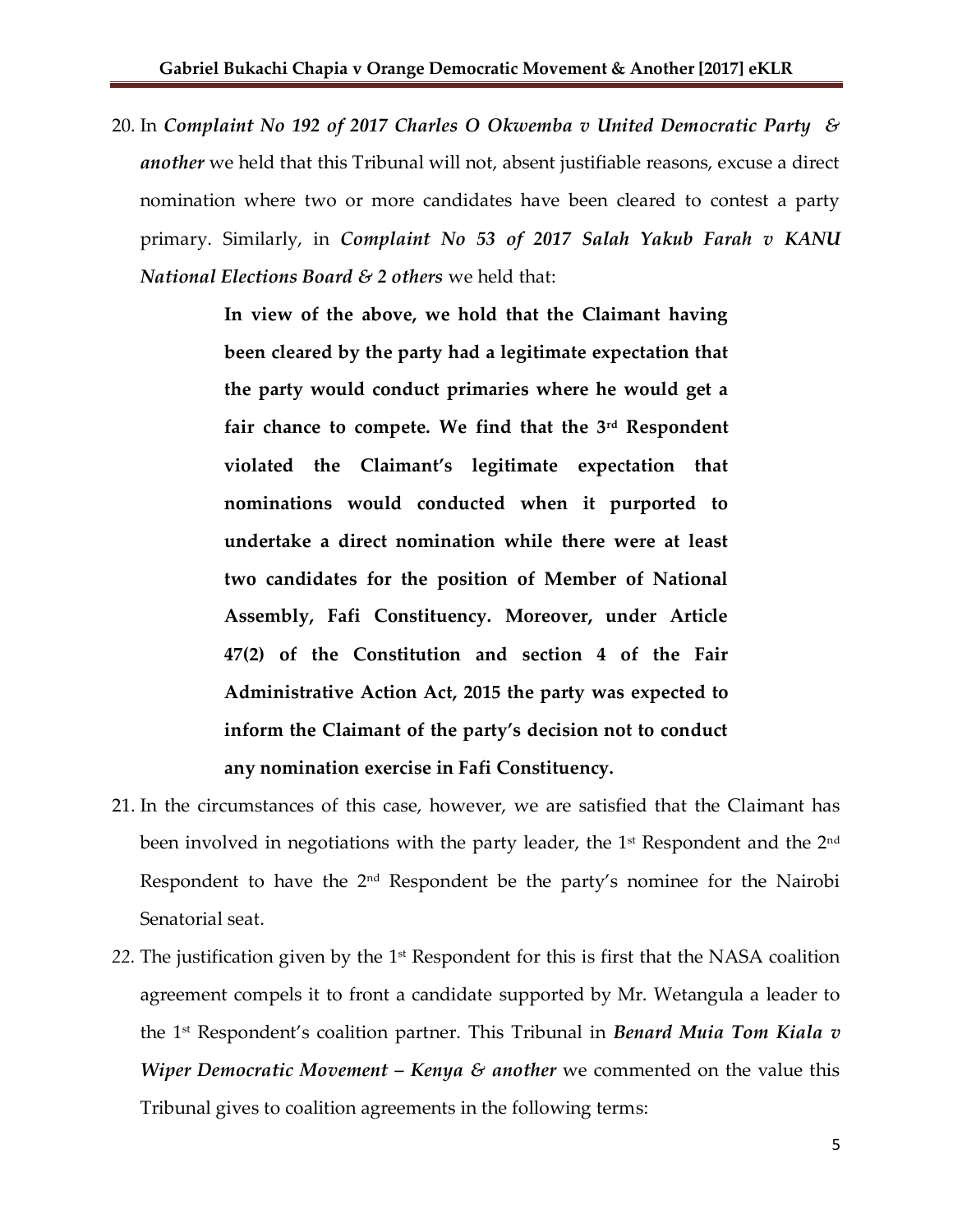**We are persuaded by the 2nd Respondent's submission that once a Coalition Agreement is registered with the Registrar of Political Parties (RPP) the parties are bound by the terms of that coalition agreement and that political parties are free to bargain and enter into coalitions subject only to the Constitution, the Act and that party's Constitution. This Tribunal recognizes coalitions as an essential driver of political togetherness and a means of bringing together different political parties and harmonizing competing entities, ideologies, diversities and other interests.**

- 23. Another reason given to us was that averred that the  $1<sup>st</sup>$  Respondent upon reviewing the Claimant's application established that he lacked the financial and logistical ability to mount a successful campaign. We were also informed that the Claimant had agreed to the proposal and had accepted to take up a leadership position within the party. The Claimant is asking us to pick him as the party's flag bearer instead of the 2nd Respondent.
- 24. We note that this dispute was never brought subjected to any kind of internal dispute resolution mechanism, to give the party a good faith chance to resolve it in the first instance. In those circumstances, we find that this dispute was filed prematurely before us. We borrow our verdict in *Complaint No 47 of 2017 Hezron J Opiyo v Peter Anyang Nyong'o & others:*

**The requirement for invocation of parties' IDRM has its rationale. Article 4(2) of the Constitution declares in no uncertain terms that Kenya shall be a multi-party democratic state founded on the national values and principles of governance referred to in Article 10. Hence there is need for everyone, this Tribunal included, to**